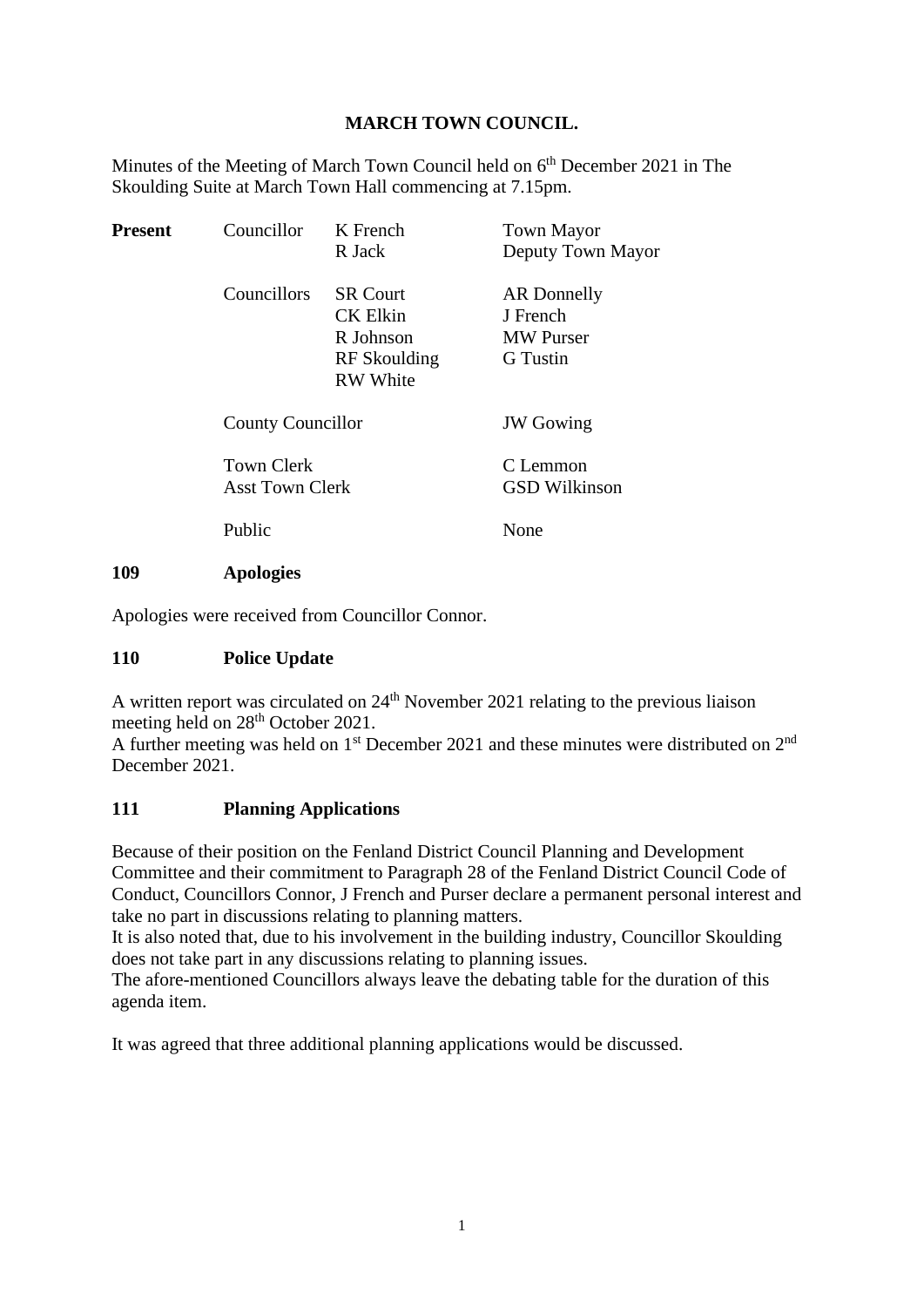| Application<br><b>Number</b> | Name and address of applicant, details of application,<br>and recommendation of March Town Council                                                                                                                                                                                                                                                                                                                                                                                 |
|------------------------------|------------------------------------------------------------------------------------------------------------------------------------------------------------------------------------------------------------------------------------------------------------------------------------------------------------------------------------------------------------------------------------------------------------------------------------------------------------------------------------|
| F/YR21/1192/RM               | Mr & Mrs Topping, 7 Mill Hill Lane, March.<br>Reserved Matters application relating to detailed matters of<br>appearance, landscaping, layout and scale pursuant to outline<br>permission F/YR20/0335/O to erect 2 x dwellings at Land<br>South and West of 4-5 Mill Hill Lane, March.<br>Revised proposals have been received in respect of the above.<br>The revision is: Layout amendments.<br>Received: 23 November 2021.<br>Reply by: 7 December 2021.<br>Recommend approval. |
| F/YR21/1235/VOC              | Mrs L Pluckrose, 27 City Road, March.<br>Variation of condition 09 to enable amendment to approved<br>plans of planning permission F/YR14/0034/F (Erection of a 2-<br>storey 4-bed dwelling and detached double garage involving<br>demolition of existing dwelling and buildings) at 194<br>Whittlesey Road, March.<br>Received: 17 November 2021.<br>Reply by: 8 December 2021.<br>Recommend refusal. The original design is aesthetically<br>preferable for this location.      |
| F/YR21/1275/F                | Mr Guy Clandillon, Guy James Ltd, 3 Limetree Close, Westry,<br>March.<br>Erect 3 x dwellings (2-storey 4-bed) (part retrospective) at Plots<br>1-3, Land North of Woodville, Wisbech Road, Westry, March.<br>Received: 16 November 2021.<br>Reply by: 7 December 2021.<br>Recommend approval.                                                                                                                                                                                      |
| F/YR21/1320/F                | Mr J Overland, The Bungalow, Coleseed Road, March.<br>Erect a dog kennel block, a day care unit, an office cabin, and a<br>1.8m high boundary fence, including the associated change of<br>use of land to sui generis (domestic/commercial) and the<br>formation of an access at The Bungalow, Coleseed Road,<br>March.<br>Received: 24 November 2021.<br>Reply by: 15 December 2021.<br>Recommend approval.                                                                       |
| F/YR21/1343/O                | Mr M Henson c/o Swann Edwards Architecture.<br>Erect up to 9 x dwellings (outline application with all matters<br>reserved) at Land East of 137 Upwell Road, March.<br>Received: 29 November 2021.<br>Reply by: 20 December 2021.<br>Recommend approval.                                                                                                                                                                                                                           |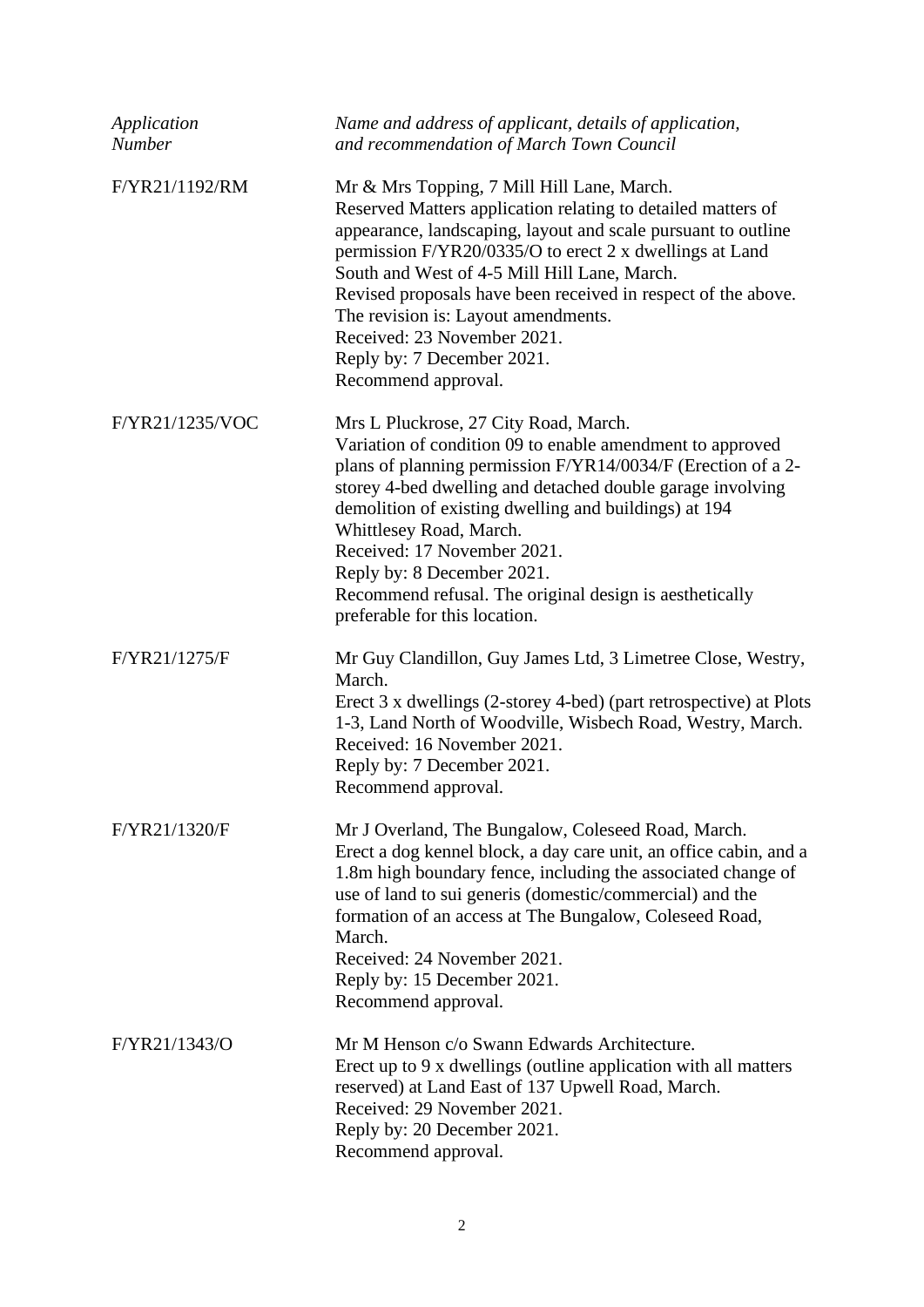| F/YR21/1345/TRTPO | Mr Jonathon Chandler, 4A St Peters Road, March.<br>Works to 1 x Lime tree and 1 x Willow tree covered by TPO<br>15/1988 at Springfield Rest Home, 63 The Causeway, March.<br>Received: 16 November 2021.<br>Reply by: 7 December 2021.<br>Recommend approval.                                                                                                                                                                                                                                                                                                                                                                                                                               |
|-------------------|---------------------------------------------------------------------------------------------------------------------------------------------------------------------------------------------------------------------------------------------------------------------------------------------------------------------------------------------------------------------------------------------------------------------------------------------------------------------------------------------------------------------------------------------------------------------------------------------------------------------------------------------------------------------------------------------|
| F/YR21/1347/F     | Ms Naomi Largerman-Warby, 2 Sycamore Close, March.<br>Erect a single-storey side extension to existing dwelling at 2<br>Sycamore Close, March.<br>Received: 24 November 2021.<br>Reply by: 15 December 2021.<br>Recommend approval.                                                                                                                                                                                                                                                                                                                                                                                                                                                         |
| F/YR21/0887/F     | Mr P Burke, Force One Ltd, Unit 8 Arthur Park, 20 Thorby<br>Avenue, March.<br>Erect 1 x office/workshop, 1 x vehicle workshop and 1 x<br>training centre, 2.4m high (approx.) fence and formation of car<br>park and associated infrastructure at Land North West of<br>Middle Level Commissioners, Whittlesey Road, March.<br>Revised proposals have been received in respect of the above.<br>The revision is: Amended Location Plan H6537/02, revision A<br>Amended site layout plan H6537/07, revision B Response to<br>Highways comments, Amended Flood Risk Assessment and<br>Drainage Strategy.<br>Received: 13 December 2021.<br>Reply by: 17 December 2021.<br>Recommend approval. |
| F/YR21/1352/F     | Paul Gillings, JD Wetherspoon Plc, Wetherspoon House,<br>Central Park, Reeds Crescent, Watford.<br>Installation of external insulation and cladding to walls and<br>roof at The Hippodrome, Dartford Road, March.<br>Received: 1 December 2021.<br>Reply by: 22 December 2021.<br>Recommend approval.                                                                                                                                                                                                                                                                                                                                                                                       |
| F/YR21/1367/LB    | Rob Tinworth, 36 High Street, March.<br>Internal and external works to Listed Building including<br>replacement windows, lintel and staircase, and installation of<br>stud walls and reinstate fireplace at 36 High Street, March.<br>Received: 2 December 2021.<br>Reply by: 23 December 2021.<br>Recommend approval.                                                                                                                                                                                                                                                                                                                                                                      |

# **112 Public Participation**

Since nobody had given the requisite notice to the Clerk to enable them to address the meeting, no public participation took place.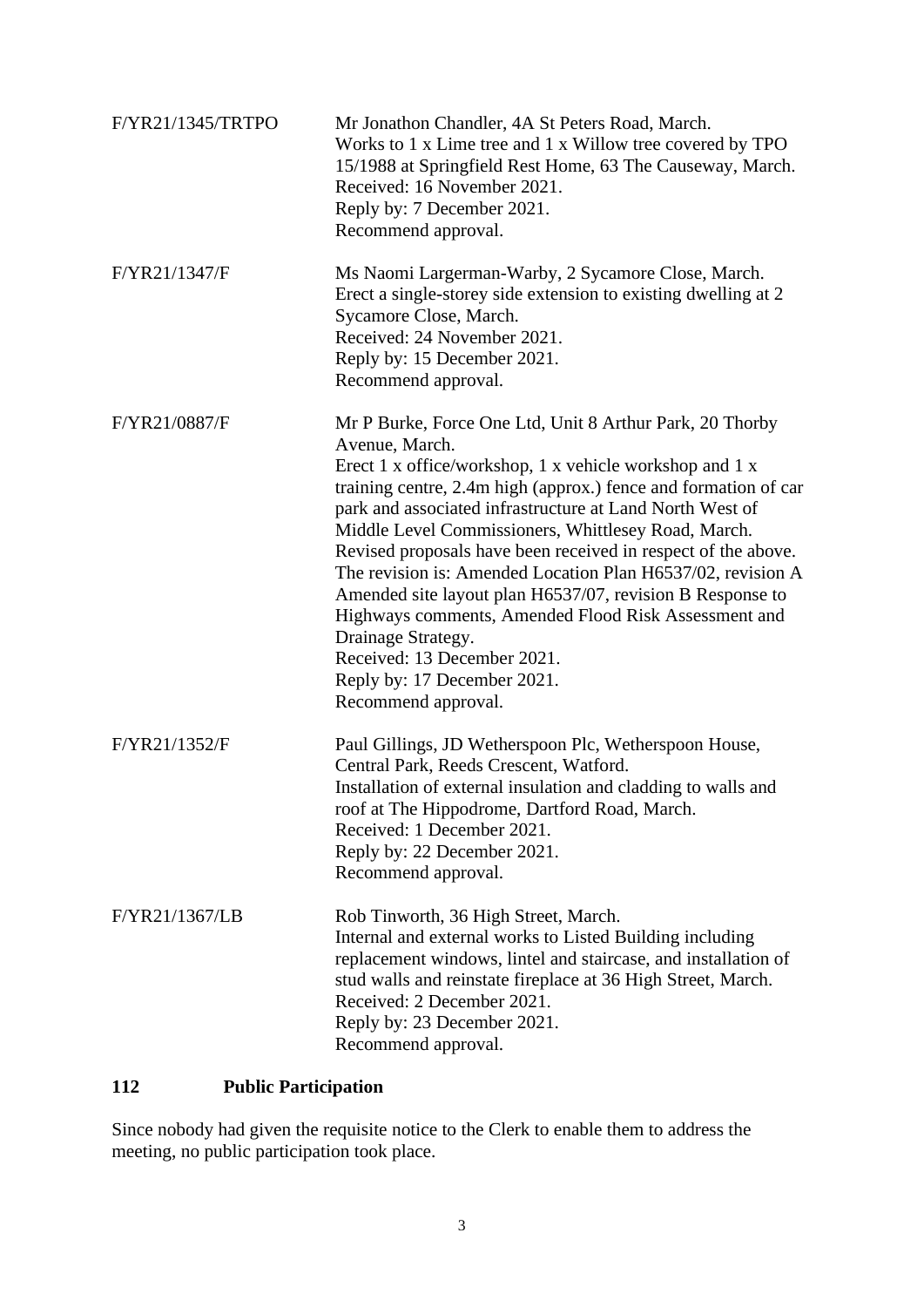### **113 Minutes of Meetings**

The following Minutes were agreed and signed by the Mayor: Main Council Meeting of 1<sup>st</sup> November 2021. Planning Sub-Committee Meeting of 15<sup>th</sup> November 2021. Christmas Lights Working Party Meeting of 15<sup>th</sup> November 2021.

### **114 Matters Arising**

Re Main Council Meeting of 1<sup>st</sup> November 2021:

|                     | Minute 102/18.10.21. Xmas Lights: The Clerk reported that he had emailed Garry Edwards<br>on 2 <sup>nd</sup> November to enquire about the "Iceland" lamp posts. A<br>response received that same day indicated that he thought the<br>work had been completed. |
|---------------------|-----------------------------------------------------------------------------------------------------------------------------------------------------------------------------------------------------------------------------------------------------------------|
|                     | In consequence, the Clerk e-mailed Councillor Elkin to get him<br>to check the veracity of his previous comments. Subsequently,<br>all problems have been resolved.                                                                                             |
| Minute 104 Point d: | Councillor J French reported that a walk-through would be<br>installed to the rear of the Further Education Centre to allow<br>access to the defibrillator. However, at this point in time, a<br>timescale could not be provided.                               |

### **115 Budget for 2022/23**

The Clerk presented the proposals for the 2022 / 2023 budget and precept. The Clerk also informed Councillors of the following:

- a) At this point in time, Towns and Parishes did not have to work under the same Government constraints that Districts and Counties were bound by i.e. a restricted rise in Council Tax charges.
- b) Towns and Parishes could, in the future, be requested to undertake more additional functions that Districts and Counties currently undertook but may decide to cut back due to budget constraints.
- c) The budget presented took account of the economic climate and likely changes to future precept rules. It had been set to maintain the services and support currently provided whilst ensuring adequate reserves.
- d) Due to the possibility of the FDC tax-base estimate changing, it would be necessary to approve the budget and precept in principle at this meeting and then ratify or amend the figures accordingly at the  $10<sup>th</sup>$  January 2022 meeting.

In particular, the Clerk highlighted the following points within the budget:

- a) Maintaining relatively high contingencies due to the unpredictable nature of local politics in possibly having to provide unexpected support.
- b) Continued support for the town's CCTV.
- c) Continued support for March Town FC Estover CIC (previously known as Estover Playing Field 2015 CIC).
- d) Continued support for March Museum and March Street Pride.

Following discussions, it was unanimously agreed that the budget and precept be accepted without amendment (Proposer Councillor J French, Seconder Councillor Purser). The figures accepted equated to a budget of £301,320 and a precept requirement of £320,000.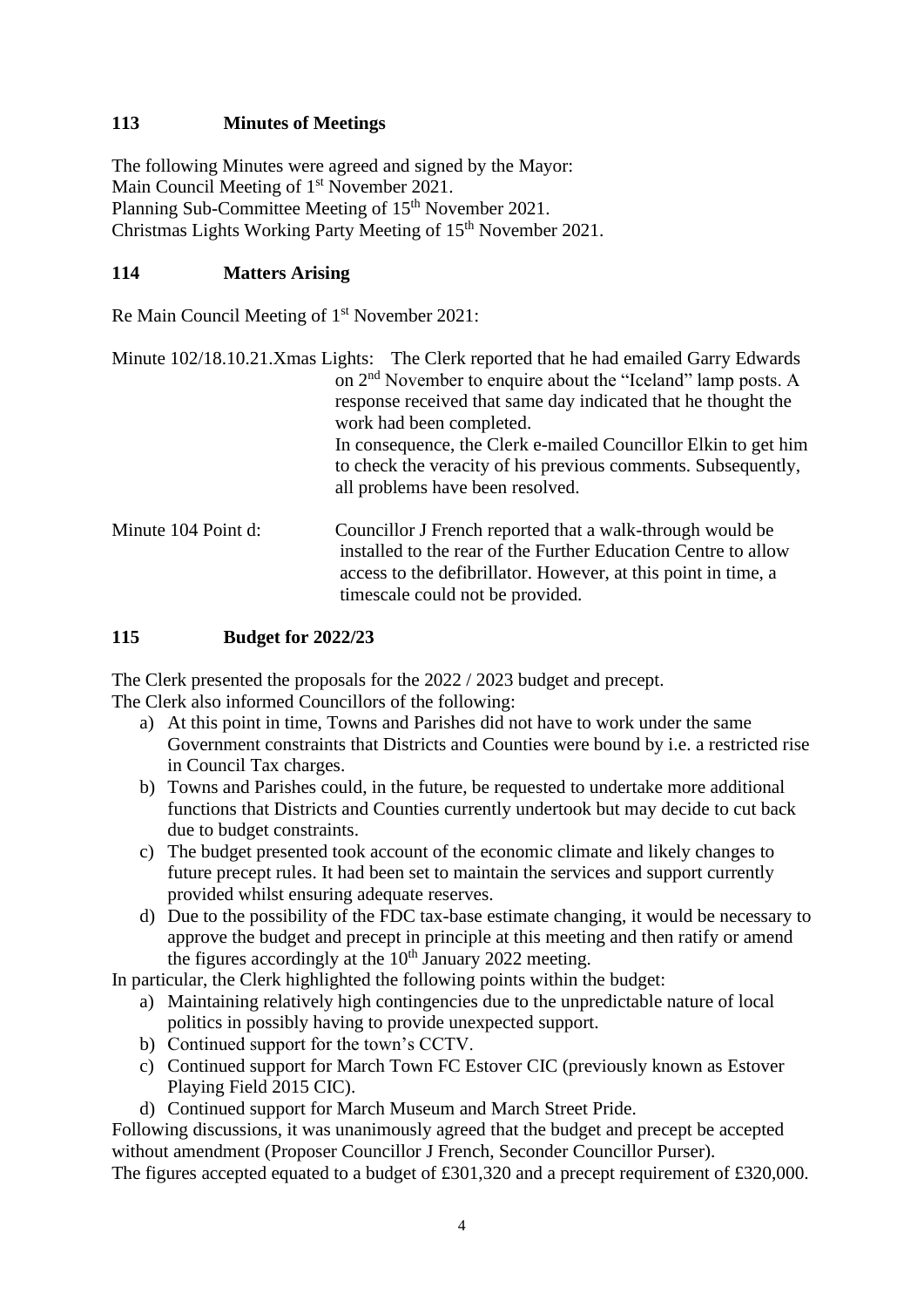It was agreed that these figures would be ratified (following amendment if necessary) at the 10<sup>th</sup> January 2022 meeting.

Full details relating to the budget and precept will be included as an appendix to the  $10<sup>th</sup>$ January 2022 minutes, at which time all outstanding items will have been finalised.

# **116 Positioning of Replacement Town Toilets**

Councillor J French reported that funding will be made available for the provision of new public toilets in conjunction with the High Street/Broad Street Refurbishment Scheme. What has not been agreed upon, however, is the best place for these to be situated. Discussions ensued and the following points were agreed:

- a) A location within or adjacent to the Leisure Centre was not appropriate and too far from the town centre.
- b) If we are to encourage people to visit our town centre shops and facilities, it is necessary to provide public toilets in that area.
- c) Since the "old mans' shelter" is due to be demolished, it was felt that the preferred positioning of the replacement toilets should be in a similar area to the one already occupied.
- d) The two options are:
	- i) Demolish the current toilet block and move the new one a short distance to the left or right.
	- ii) Completely refurbish the current toilet block and move any planned seating to either side thereof.
- e) If the refurbishment option was accepted, possibly the most economically viable solution, it would be necessary to do so in a proper manner. Unlike the current toilets, it is essential that the refurbished edition allowed chemicals/bleach to be used on the chosen materials to ensure a clean user-friendly environment.

It was agreed that the Clerk should notify Phil Hughes (FDC) of March Town Council's decisions.

# **117 Grants and Donations**

No applications for funding had been received during the last quarter.

### **118 Trees**

Councillors discussed various suggestions that had been made regarding tree planting to commemorate the Queen's Platinum Jubilee but considered many other options were available.

It was suggested, therefore, that a Diamond Jubilee Sub-Committee be formed to

- a) establish the most suitable sites for tree planting and
- b) decide upon the preferred type of plaque required (also to commemorate the Queen's Platinum Jubilee), the wording thereon and a suitable location.

It was agreed that the Sub-Committee should comprise of Councillors K French (Chair), J French, Johnson, Skoulding and White.

The recommendations of the Sub-Committee should be brought back to a future Main Council Meeting for ratification and approval.